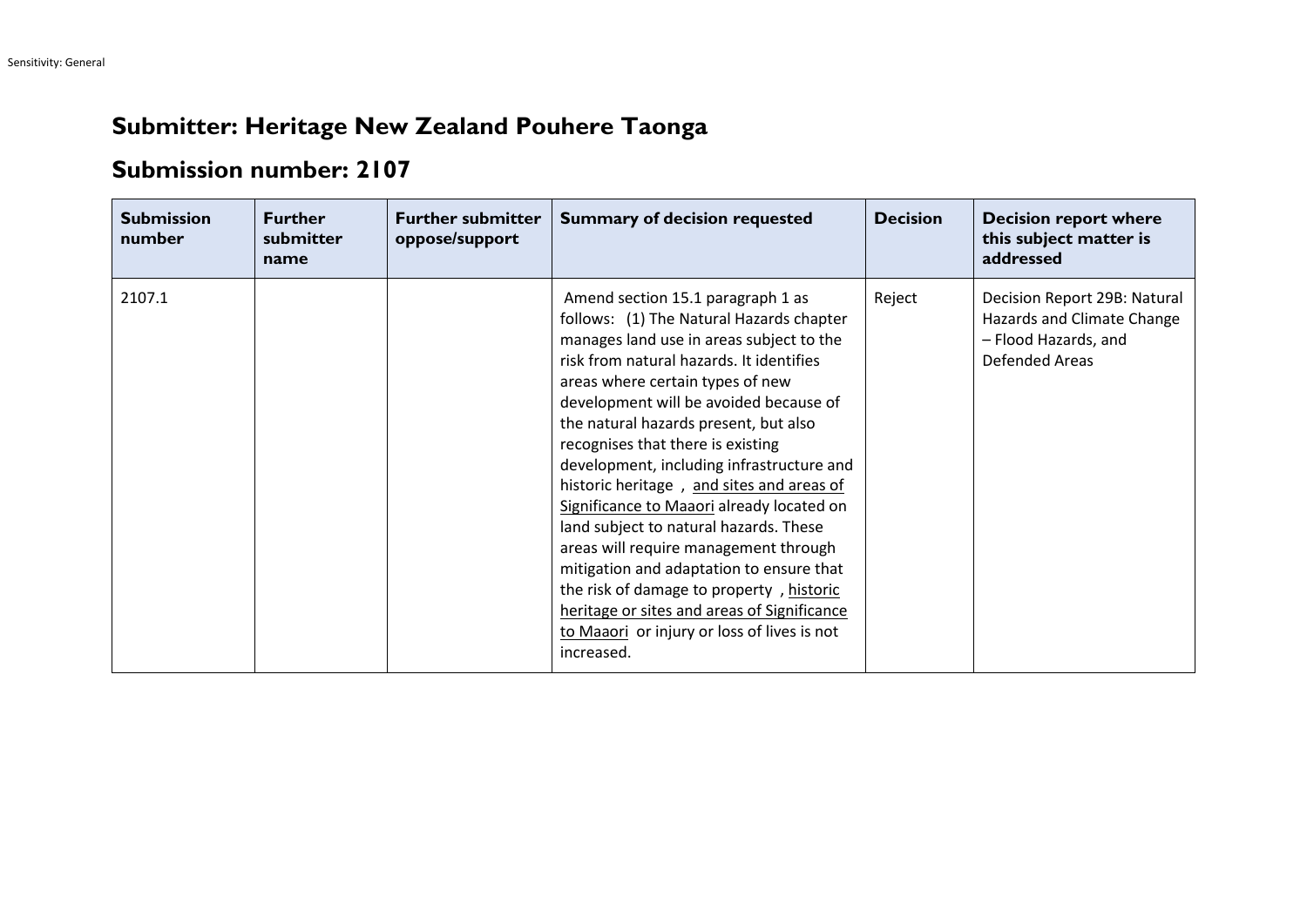| <b>Submission</b><br>number | <b>Further</b><br>submitter<br>name | <b>Further submitter</b><br>oppose/support | <b>Summary of decision requested</b>                                                                                                                                                                                                                                                                                                                                                                                                                                                                                                                                                                                                                                                                                                                                                                                                                       | <b>Decision</b> | <b>Decision report where</b><br>this subject matter is<br>addressed                                                     |
|-----------------------------|-------------------------------------|--------------------------------------------|------------------------------------------------------------------------------------------------------------------------------------------------------------------------------------------------------------------------------------------------------------------------------------------------------------------------------------------------------------------------------------------------------------------------------------------------------------------------------------------------------------------------------------------------------------------------------------------------------------------------------------------------------------------------------------------------------------------------------------------------------------------------------------------------------------------------------------------------------------|-----------------|-------------------------------------------------------------------------------------------------------------------------|
| 2107.2                      |                                     |                                            | Amend section 15.1 (18) as follows; "(18)<br>Methods to increase resilience to<br>projected changes in climatic conditions<br>will increasingly be incorporated into all<br>aspects of land use planning and natural<br>hazard management. Further to this, there<br>will be an increased focus on<br>environmental protection and facilitating<br>inland migration of biodiversity.<br>Historic heritage and sites and areas of<br>Significance to Maaori will also require<br>sensitive consideration and management.<br>Methods in this district plan will include<br>promoting low impact urban design and<br>green infrastructure, and increased<br>coastal hazard setbacks to provide a more<br>sustainable and adaptive approach to<br>development. And Add separate headings<br>for Hazards and Climate change within the<br>introduction section. | Reject          | Decision Report 29B: Natural<br>Hazards and Climate Change<br>- Flood Hazards, and<br><b>Defended Areas</b>             |
| 2107.3                      |                                     |                                            | Amend section 15.1 (18) and other parts<br>of the introduction as relevant by adding<br>an explanation of the purpose and place<br>of adaptive management strategies in<br>relation to the District Plan and the<br>administration and implementation of<br>Chapter 15, and Add a new section<br>within the chapter entitled"                                                                                                                                                                                                                                                                                                                                                                                                                                                                                                                              | Reject          | Decision Report 29A: Natural<br>Hazards and Climate Change<br>- Objectives, Policies, and<br><b>General Submissions</b> |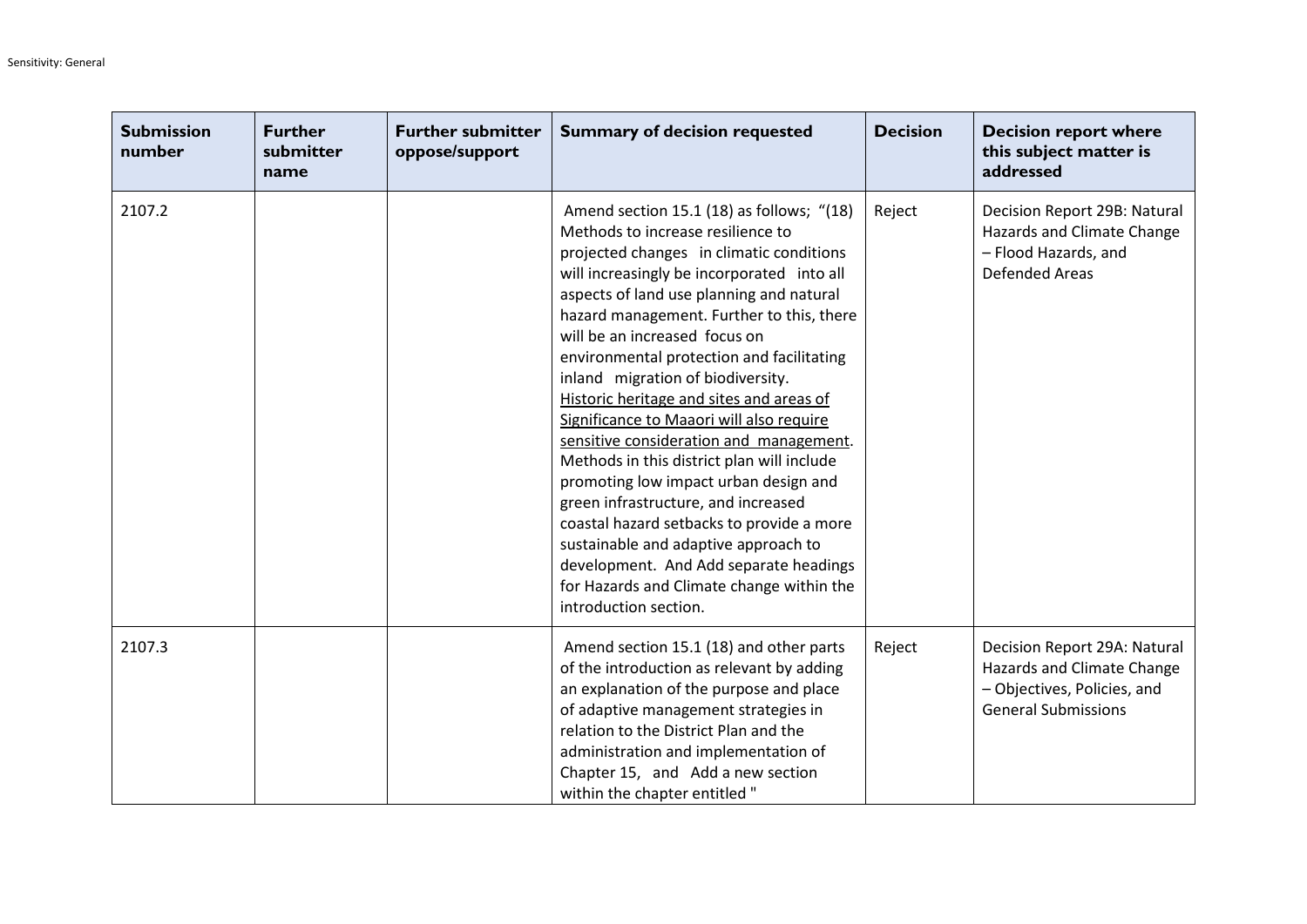| <b>Submission</b><br>number | <b>Further</b><br>submitter<br>name             | <b>Further submitter</b><br>oppose/support | <b>Summary of decision requested</b>                                                                                                                                                                                                                                                                                                                                                                                                                                                                                                | <b>Decision</b> | <b>Decision report where</b><br>this subject matter is<br>addressed                                                     |
|-----------------------------|-------------------------------------------------|--------------------------------------------|-------------------------------------------------------------------------------------------------------------------------------------------------------------------------------------------------------------------------------------------------------------------------------------------------------------------------------------------------------------------------------------------------------------------------------------------------------------------------------------------------------------------------------------|-----------------|-------------------------------------------------------------------------------------------------------------------------|
|                             |                                                 |                                            | Other methods" that discusses adaptive<br>management strategies and any other<br>methods to manage hazards and climate<br>change., including a discussion of all<br>historic heritage as the District Plan only<br>provides protection to scheduled items.                                                                                                                                                                                                                                                                          |                 |                                                                                                                         |
| FS3016.7                    | Raglan<br>Collective<br>Incorporated<br>Society | Support                                    |                                                                                                                                                                                                                                                                                                                                                                                                                                                                                                                                     | Reject          |                                                                                                                         |
| 2107.4                      |                                                 |                                            | Add a new objective and policy to Chapter<br>15.2 as follows: New Objective Ensuring<br>that the effects of any hazard related<br>works avoids effects on historic heritage<br>and Sites and Areas of Significance to<br>Maaori<br>And New Policy That any hazard or climate<br>change related works that potentially<br>impact on historic heritage and Sites and<br>Areas of significance to Maaori<br>demonstrate consideration of a range of<br>appropriate alternatives to avoid adverse<br>effects on these finite resources. | Reject          | Decision Report 29A: Natural<br>Hazards and Climate Change<br>- Objectives, Policies, and<br><b>General Submissions</b> |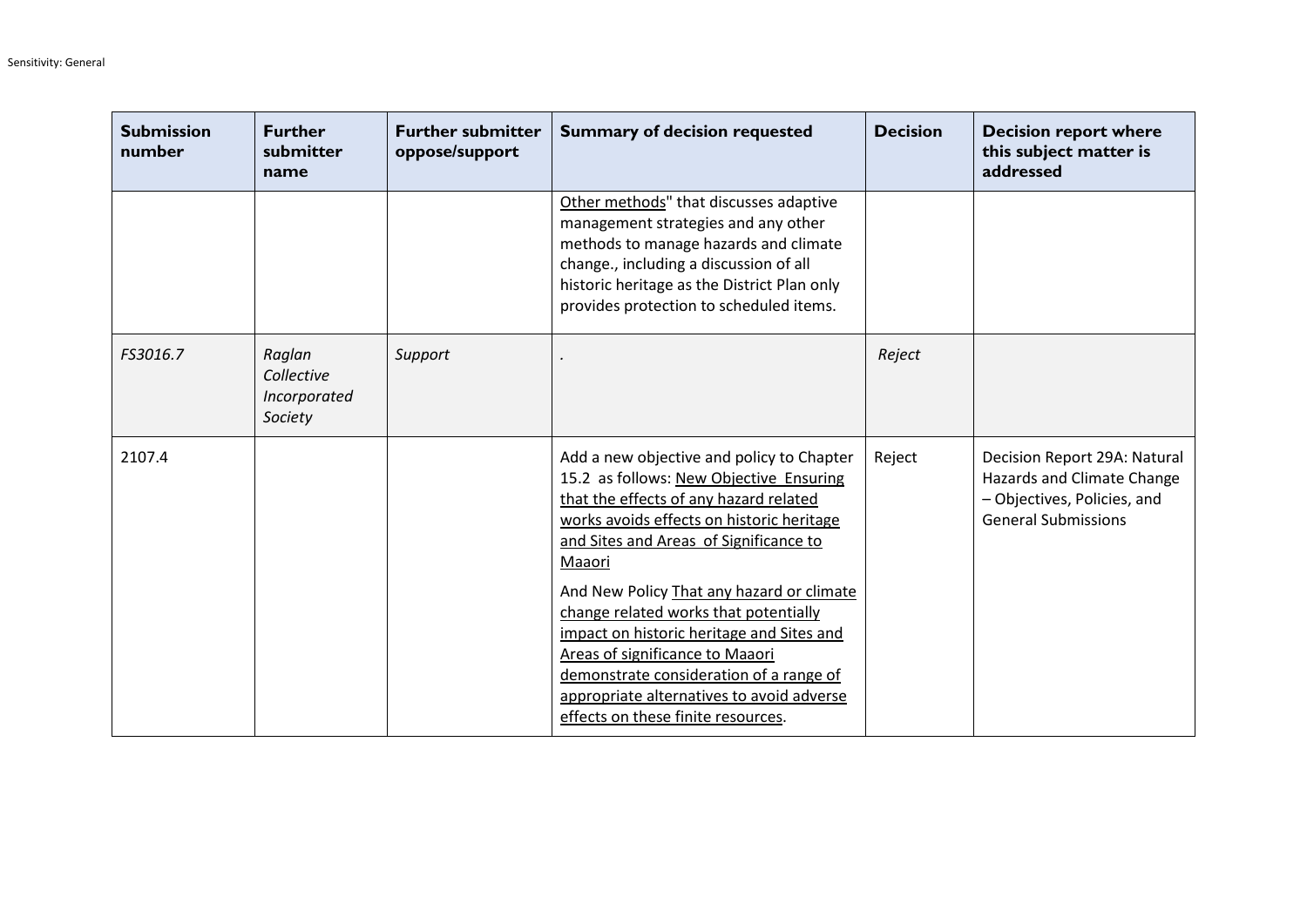| <b>Submission</b><br>number | <b>Further</b><br>submitter<br>name | <b>Further submitter</b><br>oppose/support | <b>Summary of decision requested</b>                                                                                                                                                                                                                                                                                                                                                                                                                                                                                                                                                                                         | <b>Decision</b> | <b>Decision report where</b><br>this subject matter is<br>addressed                                                     |
|-----------------------------|-------------------------------------|--------------------------------------------|------------------------------------------------------------------------------------------------------------------------------------------------------------------------------------------------------------------------------------------------------------------------------------------------------------------------------------------------------------------------------------------------------------------------------------------------------------------------------------------------------------------------------------------------------------------------------------------------------------------------------|-----------------|-------------------------------------------------------------------------------------------------------------------------|
| 2107.5                      |                                     |                                            | Amend Objective 15.2.1 as follows: "A<br>resilient community where the risks from<br>natural hazards on people, property,<br>infrastructure, historic heritage, sites and<br>areas of significance to Maaori and the<br>environment from subdivision, use and<br>development of land are avoided or<br>appropriately mitigated."                                                                                                                                                                                                                                                                                             | Reject          | Decision Report 29A: Natural<br>Hazards and Climate Change<br>- Objectives, Policies, and<br><b>General Submissions</b> |
| 2107.6                      |                                     |                                            | Add a new policy as follows: "Policy<br>15.2.1.2a - Changes to existing land use<br>activities and development in areas that<br>are at significant risk from natural hazards<br>in locations containing historic heritage<br>(a) In areas of High Risk Flood, High Risk<br>Coastal Hazard (Erosion) and High Risk<br>Coastal Hazard (Inundation), ensure that<br>when changes to existing land use<br>activities and development occur, a range<br>of risk reduction options are assessed, and<br>development that would increase risk to<br>Historic heritage and sites and areas at<br>Significance to Maaori is avoided." | Reject          | Decision Report 29A: Natural<br>Hazards and Climate Change<br>- Objectives, Policies, and<br><b>General Submissions</b> |
| 2107.7                      |                                     |                                            | Amend Policy 15.2.1.4(a)(ii) as follows:<br>"(ii) And increased risks to people,<br>property and the environment, including<br>historic heritage and sites and areas of                                                                                                                                                                                                                                                                                                                                                                                                                                                      | Reject          | Decision Report 29B: Natural<br>Hazards and Climate Change<br>- Flood Hazards, and<br><b>Defended Areas</b>             |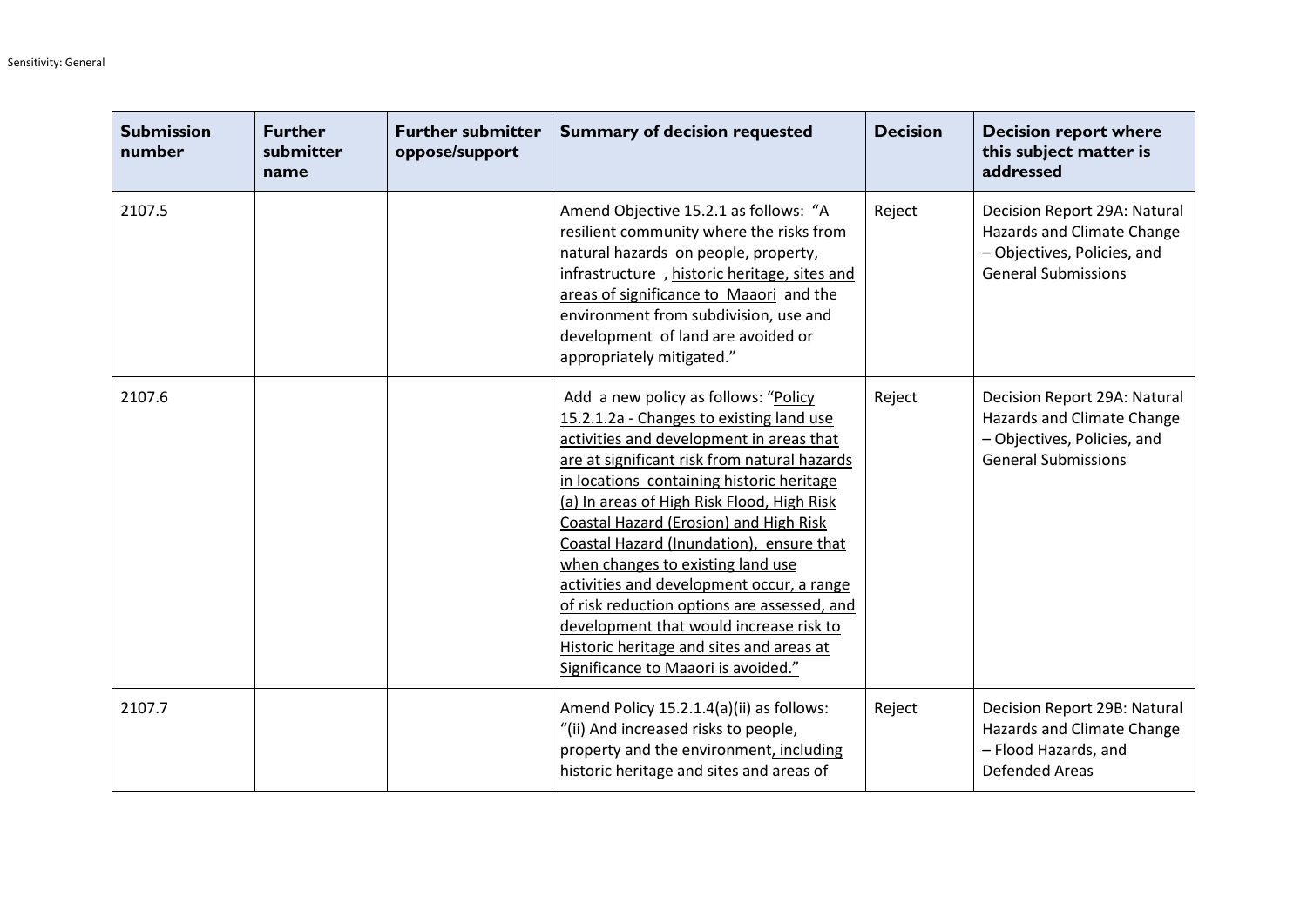| <b>Submission</b><br>number | <b>Further</b><br>submitter<br>name | <b>Further submitter</b><br>oppose/support | <b>Summary of decision requested</b>                                                                                                                                                                                                                                                                                                                                                                                                                                                                                                                                                                                      | <b>Decision</b> | <b>Decision report where</b><br>this subject matter is<br>addressed                                                     |
|-----------------------------|-------------------------------------|--------------------------------------------|---------------------------------------------------------------------------------------------------------------------------------------------------------------------------------------------------------------------------------------------------------------------------------------------------------------------------------------------------------------------------------------------------------------------------------------------------------------------------------------------------------------------------------------------------------------------------------------------------------------------------|-----------------|-------------------------------------------------------------------------------------------------------------------------|
|                             |                                     |                                            | Significance to Maaori are mitigated to the<br>extent practicable; and"                                                                                                                                                                                                                                                                                                                                                                                                                                                                                                                                                   |                 |                                                                                                                         |
| 2107.8                      |                                     |                                            | Amend Policy 15.2.1.6(a) - Managing<br>natural hazard risk generally as follows:<br>"(a)Provide for the rezoning, subdivision,<br>use and development outside High Risk<br>Flood, High Risk Coastal Hazard<br>{Inundation) and High Risk Coastal Hazard<br>(Erosion) Areas where natural hazard risk<br>has been appropriately identified and<br>assessed and can be adequately avoided,<br>remedied or mitigated and does not<br>transfer or exacerbate risk to adjoining<br>properties, including any historic heritage<br>and sites and areas of significance to<br>Maaori that may be located within the<br>property. | Reject          | Decision Report 29A: Natural<br>Hazards and Climate Change<br>- Objectives, Policies, and<br><b>General Submissions</b> |
| 2107.9                      |                                     |                                            | Amend Policy 15.2.1.7(a) as follows: "(a)<br>Recognise the importance of natural<br>features and buffers, and soft hazard<br>protection works, and prefer them<br>wherever appropriate and practicable<br>over hard protection structure, where<br>new hazard mitigation measures and / or<br>work are required to protect people,<br>property infrastructure and the<br>environment including historic heritage                                                                                                                                                                                                          | Reject          | Decision Report 29C: Natural<br>Hazards and Climate Change<br>- Coastal Hazards                                         |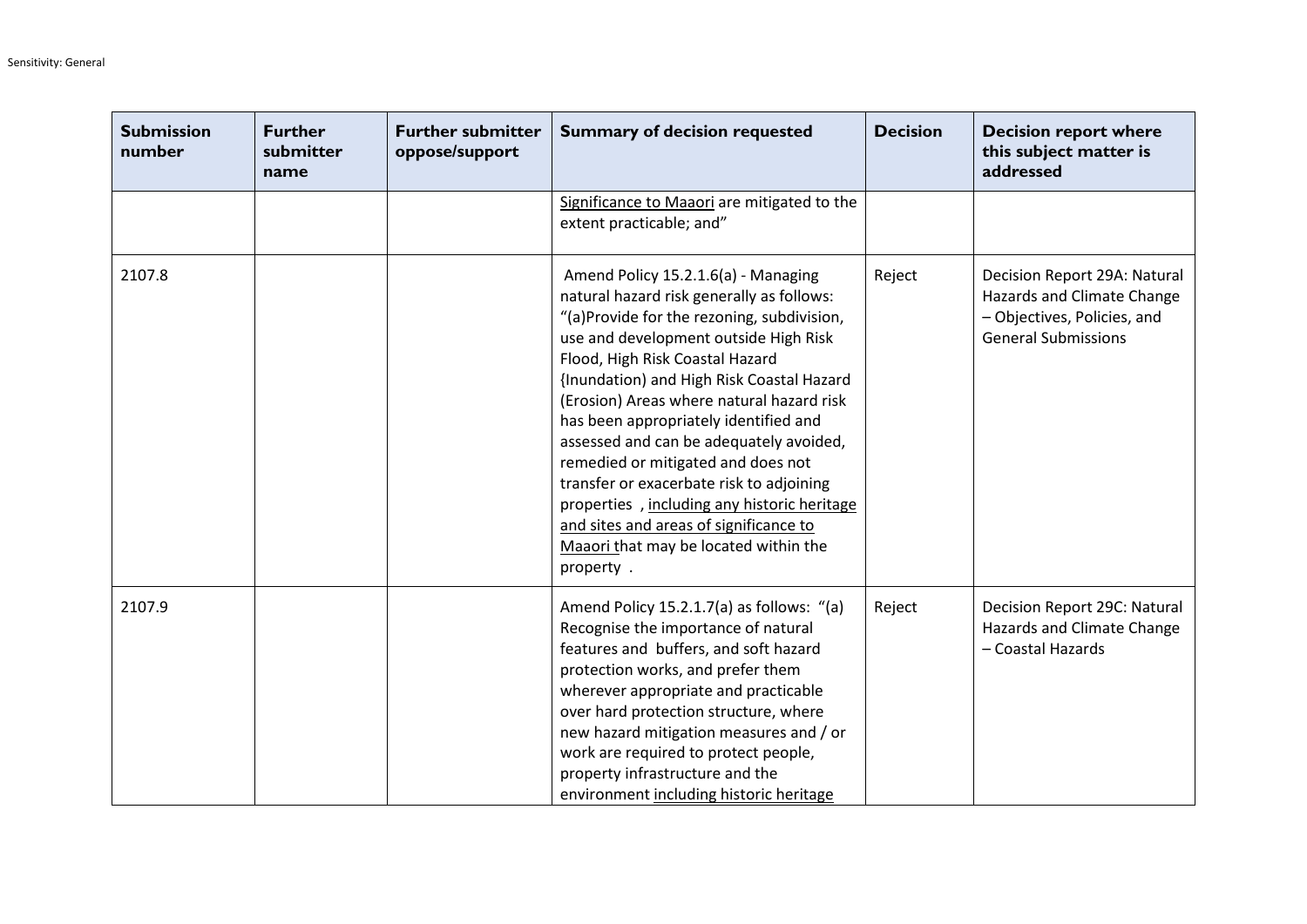| <b>Submission</b><br>number | <b>Further</b><br>submitter<br>name | <b>Further submitter</b><br>oppose/support | <b>Summary of decision requested</b>                                                                                                                                                                                                                                                                                       | <b>Decision</b>   | <b>Decision report where</b><br>this subject matter is<br>addressed                                           |
|-----------------------------|-------------------------------------|--------------------------------------------|----------------------------------------------------------------------------------------------------------------------------------------------------------------------------------------------------------------------------------------------------------------------------------------------------------------------------|-------------------|---------------------------------------------------------------------------------------------------------------|
|                             |                                     |                                            | and sites and areas of significance to<br>Maaori from the risks of coastal hazards.                                                                                                                                                                                                                                        |                   |                                                                                                               |
| 2107.10                     |                                     |                                            | Retain Policy 15.2.1.8.                                                                                                                                                                                                                                                                                                    | Accept in<br>part | Decision Report 29C: Natural<br>Hazards and Climate Change<br>- Coastal Hazards                               |
| 2107.11                     |                                     |                                            | Retain Policy 15 .2.1.9                                                                                                                                                                                                                                                                                                    | Accept in<br>part | Decision Report 29C: Natural<br>Hazards and Climate Change<br>- Coastal Hazards                               |
| 2107.12                     |                                     |                                            | Amend Policy 15.2.1.16(a)(ii) as follows:<br>(ii) Designed, constructed and located to<br>minimise the level of risk to people,<br>property and the environment, including<br>on historic heritage and sites and areas of<br>significance to Maaori.                                                                       | Reject            | Decision Report 29C: Natural<br>Hazards and Climate Change<br>- Coastal Hazards                               |
| 2107.13                     |                                     |                                            | Amend Policy 15.2.1.19(a) - as follows:<br>"(a) Avoid locating new subdivision, use<br>and development, including rezoning, on<br>land assessed as being subject to, or likely<br>to be subject to, instability or subsidence,<br>unless appropriate mitigation is provided<br>and the activity does not increase the risk | Reject            | Decision Report 29D: Natural<br>Hazards and Climate Change<br>- Subsidence, Liquefaction<br>and Other Hazards |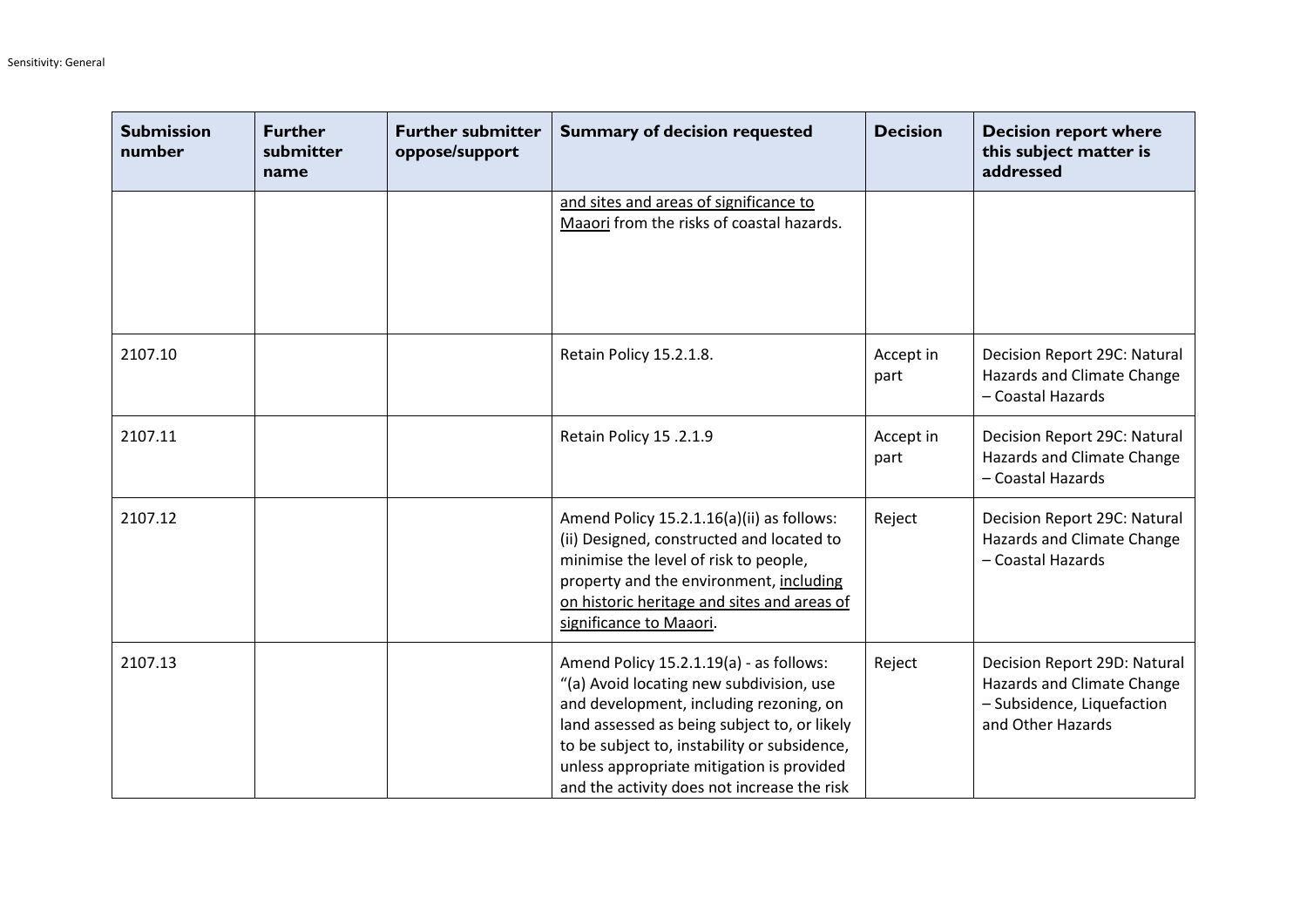| <b>Submission</b><br>number | <b>Further</b><br>submitter<br>name | <b>Further submitter</b><br>oppose/support | <b>Summary of decision requested</b>                                                                                                                                                                                                                                                                                                                                                                                                                                               | <b>Decision</b>   | <b>Decision report where</b><br>this subject matter is<br>addressed                                     |
|-----------------------------|-------------------------------------|--------------------------------------------|------------------------------------------------------------------------------------------------------------------------------------------------------------------------------------------------------------------------------------------------------------------------------------------------------------------------------------------------------------------------------------------------------------------------------------------------------------------------------------|-------------------|---------------------------------------------------------------------------------------------------------|
|                             |                                     |                                            | to people, property or infrastructure or<br>historic heritage sites and areas of<br>significance to Maaori."                                                                                                                                                                                                                                                                                                                                                                       |                   |                                                                                                         |
| 2107.14                     |                                     |                                            | Retain Policy 15.2.3.2                                                                                                                                                                                                                                                                                                                                                                                                                                                             | Accept in<br>part | Decision Report 29E: Natural<br>Hazards and Climate Change<br>- Fire, Climate Change and<br>Definitions |
| 2107.15                     |                                     |                                            | Add new Policy 15.2.3.4(b)(vi) as follows:<br>"(vi) the location and retention of historic<br>heritage and sites and areas of<br>significance to Maaori."                                                                                                                                                                                                                                                                                                                          | Reject            | Decision Report 29E: Natural<br>Hazards and Climate Change<br>- Fire, Climate Change and<br>Definitions |
| 2107.16                     |                                     |                                            | Amend Policy 15.2.3 .5(a) as follows: "(a)<br>For all new subdivision, use and<br>development requiring rezoning or a<br>resource consent, ensure that account is<br>taken of the natural effects of climate<br>change over the next 100 years when<br>assessing any identified risks from natural<br>hazards, and their effects on people,<br>property, infrastructure and the<br>environment including on historic heritage<br>and sites and areas of significance to<br>Maaori. | Reject            | Decision Report 29E: Natural<br>Hazards and Climate Change<br>- Fire, Climate Change and<br>Definitions |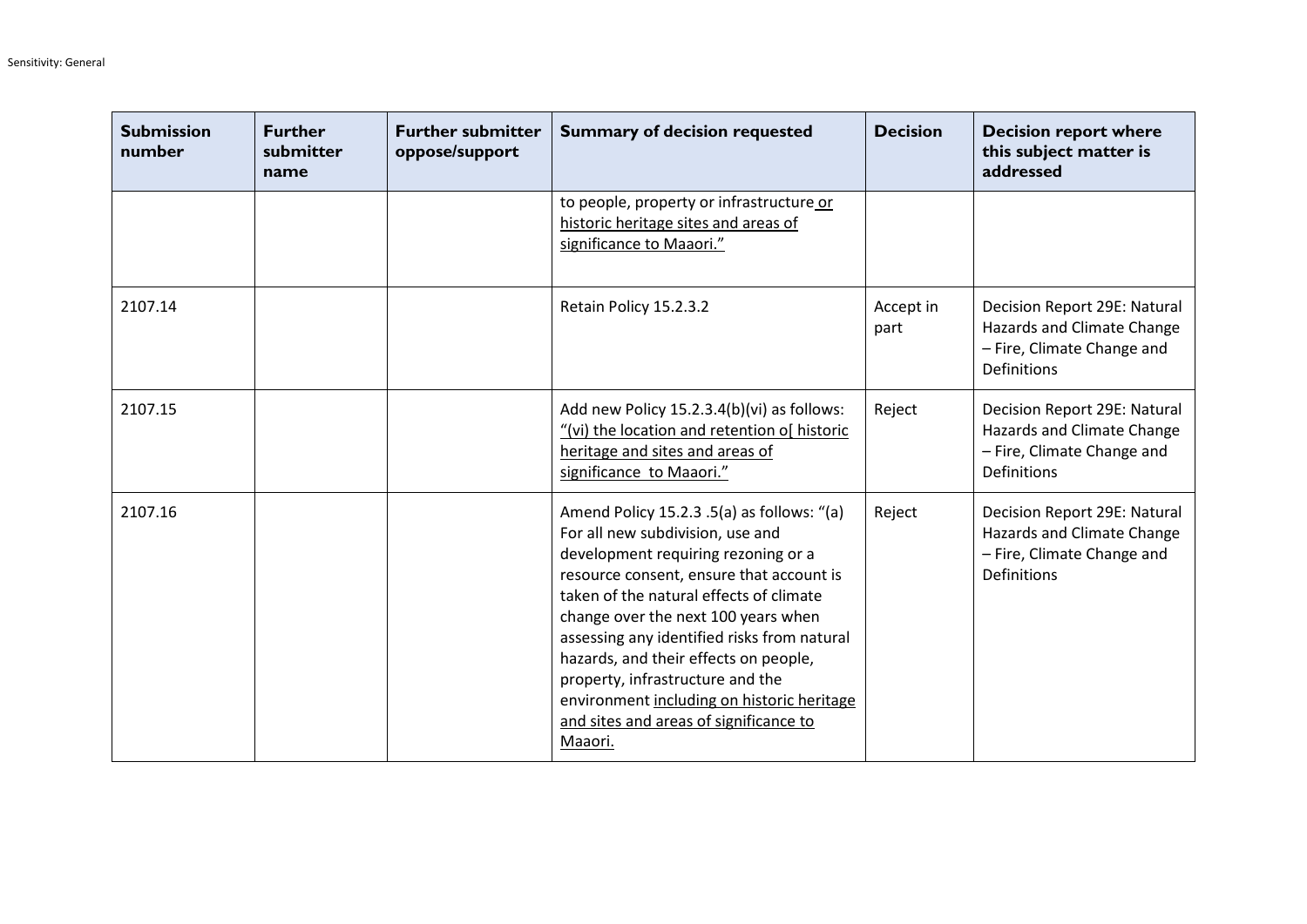| <b>Submission</b><br>number | <b>Further</b><br>submitter<br>name | <b>Further submitter</b><br>oppose/support | <b>Summary of decision requested</b>                                                                                                                                                                                                                                                                                                                                                                                                                                                                                                                                                                                                                                                                                                                       | <b>Decision</b>   | <b>Decision report where</b><br>this subject matter is<br>addressed                                                     |
|-----------------------------|-------------------------------------|--------------------------------------------|------------------------------------------------------------------------------------------------------------------------------------------------------------------------------------------------------------------------------------------------------------------------------------------------------------------------------------------------------------------------------------------------------------------------------------------------------------------------------------------------------------------------------------------------------------------------------------------------------------------------------------------------------------------------------------------------------------------------------------------------------------|-------------------|-------------------------------------------------------------------------------------------------------------------------|
| 2107.17                     |                                     |                                            | Amend Section $15.3$ – when the plan is<br>altered to reflect the requirements of the<br>National Planning Standards, to reflect<br>that Chapter 15 will be subject to the new<br>district wide historic heritage chapter, as<br>these rules will be relocated from the<br>zone chapters to a district wide chapter.                                                                                                                                                                                                                                                                                                                                                                                                                                       | Accept in<br>part | Decision Report 29A: Natural<br>Hazards and Climate Change<br>- Objectives, Policies, and<br><b>General Submissions</b> |
| 2107.18                     |                                     |                                            | Amend Section 15.3 - How to use and<br>interpret the rules, (and its final version of<br>the Plan as per the National Planning<br>Standards) as follows: "Advice note Effects<br>on archaeological sites, both recorded<br>(identified by the New Zealand<br>Archaeological Association) and<br>unrecorded, are regulated under the<br>Heritage New Zealand Pouhere Taonga<br>Act 2014. Heritage New Zealand Pouhere<br>Taongo must be contacted regarding<br>development and the need to undertake<br>an archaeological assessment to<br>determine the need for an archaeological<br>authority. In the event of an accidental<br>discovery Heritage New Zealand Pouhere<br>Taonga Lower Northern Office must be<br>contacted immediately on 07 577 4530." | Accept            | Decision Report 29A: Natural<br>Hazards and Climate Change<br>- Objectives, Policies, and<br><b>General Submissions</b> |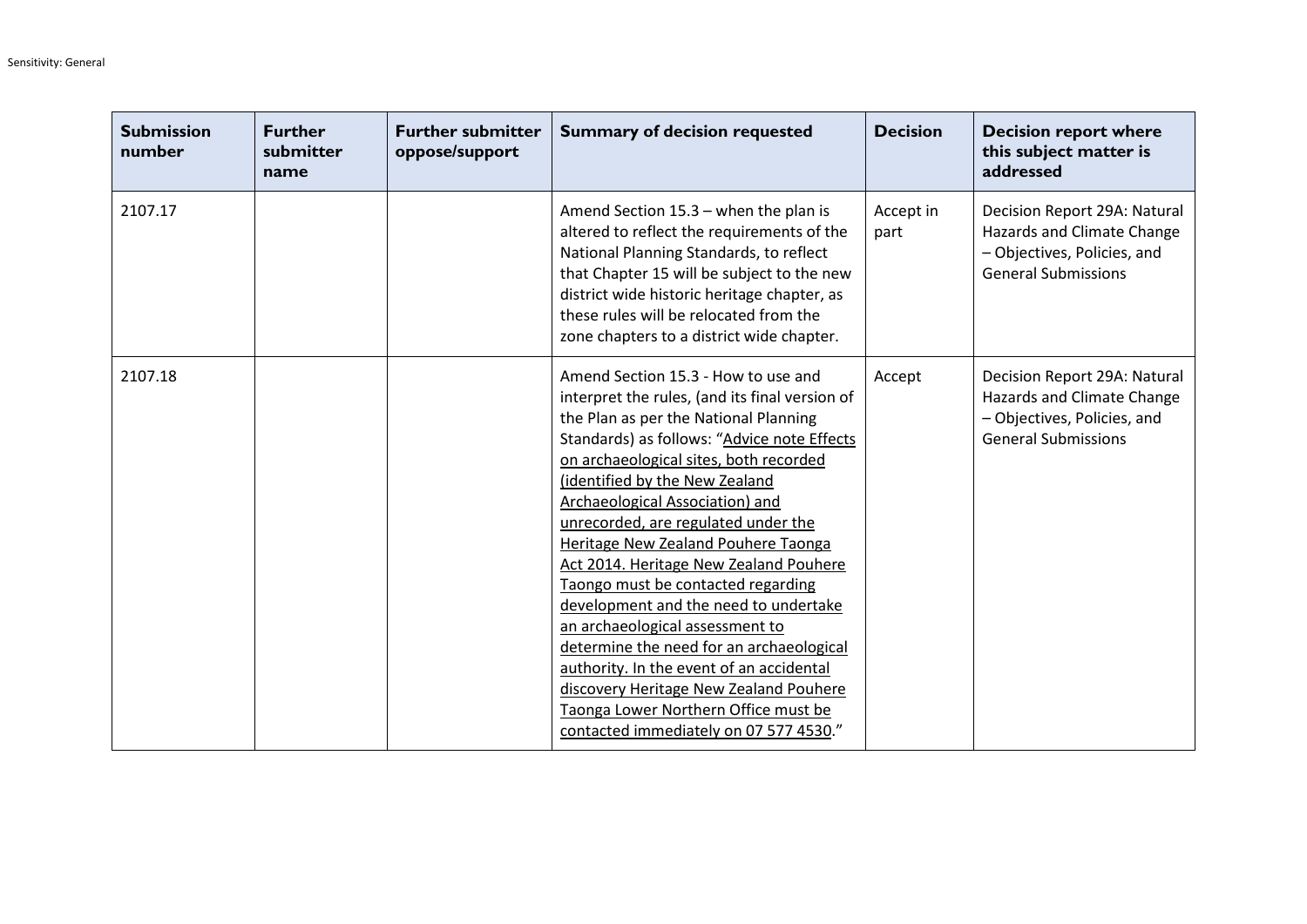| <b>Submission</b><br>number | <b>Further</b><br>submitter<br>name | <b>Further submitter</b><br>oppose/support | <b>Summary of decision requested</b>                                                                                                                                                                                                                                                                                                                                             | <b>Decision</b>   | <b>Decision report where</b><br>this subject matter is<br>addressed                                         |
|-----------------------------|-------------------------------------|--------------------------------------------|----------------------------------------------------------------------------------------------------------------------------------------------------------------------------------------------------------------------------------------------------------------------------------------------------------------------------------------------------------------------------------|-------------------|-------------------------------------------------------------------------------------------------------------|
| 2107.19                     |                                     |                                            | Amend Rule 15.6.2 RD1 - Matter of<br>Discretion (f) as follows: "(f) The adverse<br>effects to people and property and<br>historic heritage and Sites and Areas of<br>Significance to Maaori and overall<br>vulnerability from potential failure or<br>overwhelming of the structural defences<br>and associated flood protection works<br>relevant to the proposed new lot(s);" | Accept in<br>part | Decision Report 29B: Natural<br>Hazards and Climate Change<br>- Flood Hazards, and<br><b>Defended Areas</b> |
| 2107.20                     |                                     |                                            | Amend Rule 15.7.2 RD1 - Matter of<br>Discretion (f) as follows: "(f)<br>The adverse effects to people and pr<br>operty and<br>Historic heritage and sites and areas of<br>significance to Maaori<br>and overall vulnerability from the<br>establishment of the new building or<br>additions to an existing building and any<br>mitigation measures to reduce risk."              | Reject            | Decision Report 29B: Natural<br>Hazards and Climate Change<br>- Flood Hazards, and<br><b>Defended Areas</b> |
| 2107.21                     |                                     |                                            | Retain the full discretionary activity status<br>of Rule 15.7.3 Dl.                                                                                                                                                                                                                                                                                                              | Reject            | Decision Report 29C: Natural<br>Hazards and Climate Change<br>- Coastal Hazards                             |
| 2107.22                     |                                     |                                            | Amend Rule 15.8.2 RD1 - Matter of<br>Discretion (f) as follows: "(f)<br>The adverse effects to people and pr<br>operty and                                                                                                                                                                                                                                                       | Reject            | Decision Report 29C: Natural<br>Hazards and Climate Change<br>- Coastal Hazards                             |